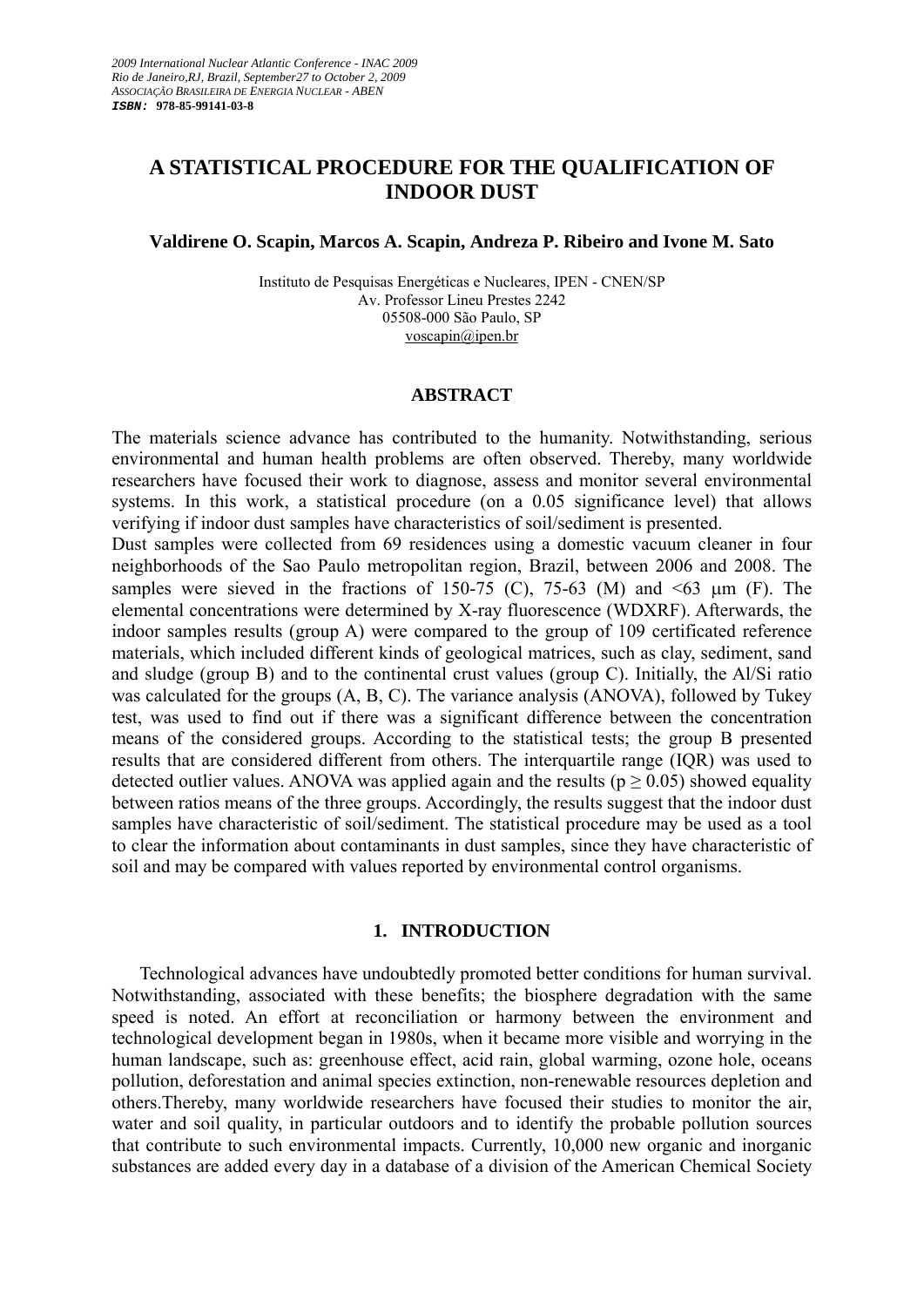(CAS) [1], which already has registered more than 45 million substances. These substances are destined to fabrication of a variety of artifacts and compounds that are used in automobile, pharmaceutical and cosmetics industries, agriculture, engineering civil and others. Among the most used substances, the polychlorinated biphenyls, organochlorine and organophosphorus pesticides, the esters phthalic, brominated flame retardants and some metals as Ni, Zn, Cd, Sn, As, Ba, Hg, Pb and others may be highlighted [2,3]. According to researchers, these substances (that are considered potentially toxic) are incorporated to manufactured product due to natural process of wearing or weather incidents. After, they will probably be released into the environment in the steam form or by leaching from final products. There are very few studies about indoor environments, which is worrying since people spend most of their time (80-90%) in enclosed spaces, whether at home, school or work [ 4, 5, 6, 7]. Furthermore, according to the United States Environmental Protection Agency (EPA) the pollutants concentration levels may be 2 to 5 times higher in indoor environments than outdoor. This fact may be not attributed only to poor air quality, but also by the formation of a material (known as "indoor dust" or "house dust") which are derived from rocks and soil fragments, sea salt, waste of pieces wear and vehicular gas emissions, skin and hair, plants and animals, building materials, maintenance products, cleaning and hygiene. The indoor dust is a heterogeneous mixture and has the property to adsorb pollutants, which are not degraded or are slowly degraded; therefore, they could be accumulated and enriched in the dust material [8]. Accordingly, indoor environments may offer several risks for human health, since the correlation between substances potentially toxic and health effects (such as allergic, immune system, respiratory, cardiovascular, nervous system, irritation of the eyes and mucous, reproductive system and cancer) is frequently observed [9]. Hence, in this work a statistical procedure to qualify the indoor dust samples in soil/sediment or organic material was proposed. In addition, the enrichment factor was calculated to identify the main source (natural or anthropogenic) of the elements present in the indoor dust samples. The elemental concentrations were determined by X-ray fluorescence (WDXRF) and the data set was compared with the values of exposure (ingestion, inhalation and dermal contact) and risk for human health.

# **2. MATERIALS AND METHODS**

# **2.1. Sampling**

The indoor dust was collected from 69 dwelling in the north of the São Paulo metropolitan region, in neighborhoods: Pirituba, Freguesia do Ó, Jaraguá and Perus, 10 km<sup>2</sup> far from each other, between 2006 and 2008. The sampling sites were chosen according to: traffic volume (low and heavy), residential category (apartments and houses) and proximity to train station, parks, dumpsites and cemeteries, besides, the per capita income (estimated at 2 to 20 minimum wages) was also taken into consideration. The collect was performed by the residents themselves, by using a domestic vacuum cleaner with disposable bags (paper), according to the manufacturer model. The sampling procedure followed a protocol designed to capture all the surface dust, based on documents provided by the EPA [10]. Participants were instructed to vacuum only the internal residence and all the routine surfaces, which included bare floors, rugs and wall-to-wall carpets. To achieve a balance between the internal and external environment, the samples were stored during 1-4 months. After the dust collection, the vacuum cleaner bags were sealed with filter paper and then taken to the laboratory. In addition, a questionnaire containing various information about the householder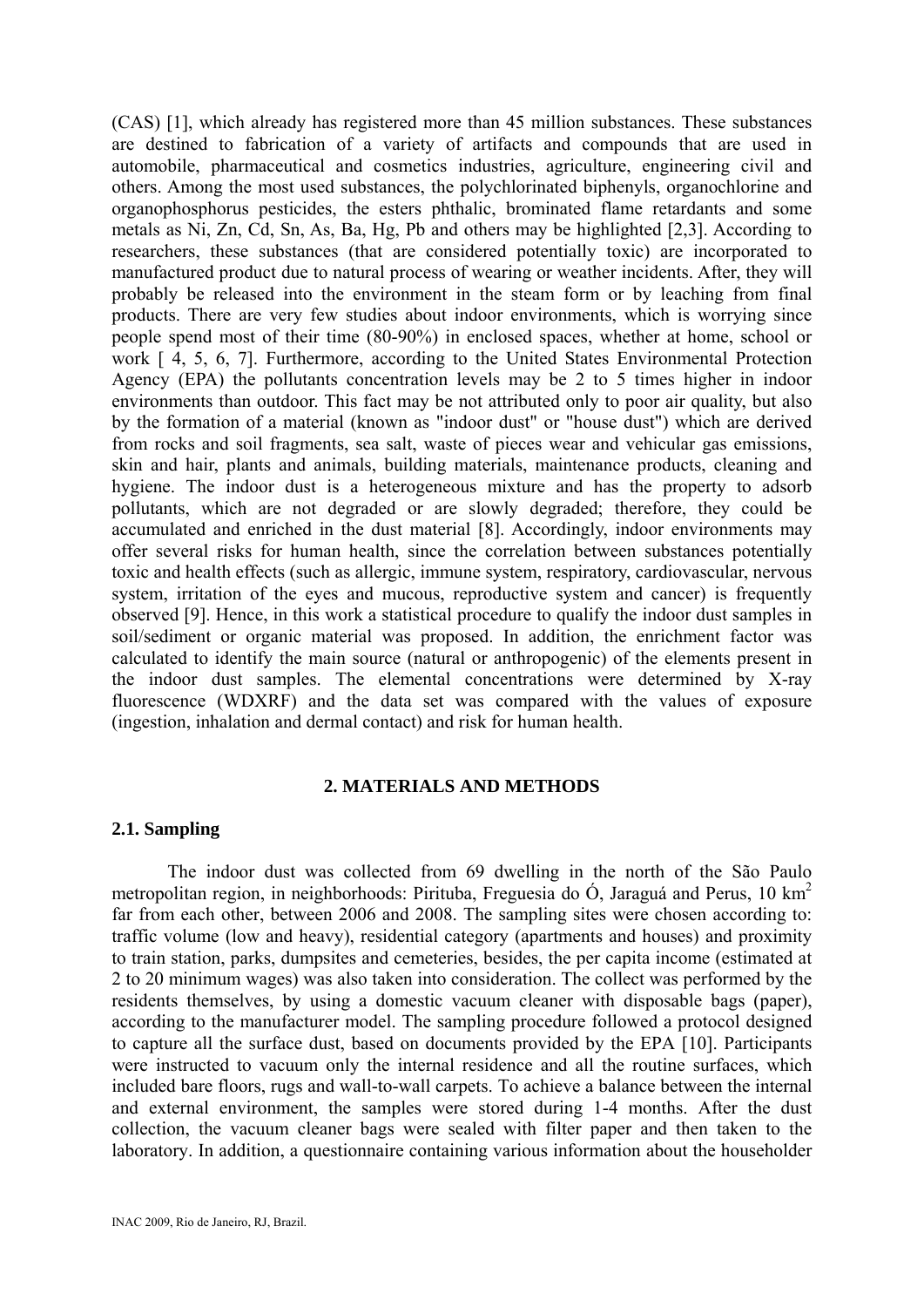habits (number of adults, children and pets and lifestyle factors) and the internal and external characteristics of the sampling locations (kind of the house structure, heating sources, renovation/redecoration) were obtained for each dwelling place.

# **2.2 Preparation of samples**

The indoor dust samples were sieved at 150-75 μm (C: coarse), 75-63 μm (M: medium) and <63 μm (F: fine) particle size fraction by vibrational sifting (Bertel), using sieves of 30 cm diameter, at 60 Hz frequency for one hour. Subsequently, the samples were prepared as simple pressed pellets. *Circa of* 2g to 3g of acid boric  $(H_3BO_3)$  were accommodated in a cylindrical mould (Hydraulic press-B. Herzog, model HTP40) and pressed at 100 MPa for 1 minute, obtaining one basis; then, dust sample amounts 0.3-0.5g were added on this base and pressed under 203 MPa for 1 minute, resulting a  $20 \pm 1$ mm diameter and 10+1mm thickness.

# **2.3 Analytical Procedure**

The elemental concentrations for Na, Mg, Al, Si, P, S, Cl, K, Ca, Ti, Cr, Mn, Fe, Ni, Cu, Zn, As, Br, Rb, Sr, Zr, Cd, Ba, Hg and Pb were determined using a Rigaku Co., model RIX 3000, X-ray fluorescence spectrometer . The following instrumental conditions were established for each element: X-ray tube: Rh; Excitation: 50kV x 50mA; Collimators: 160 and 480 μm; Analyzing crystals: lithium fluoride (LiF-200), germanium (Ge-111), thallium phosphate (TAP) and pentaerythritol (PET-111); Detectors: scintillation (SC) and flowproportional counters (FPC). The matrix effect was corrected using the fundamental parameters method (FP).

# **2.4 Statistical methods**

The samples characterization was performed by WDXRF. The ratios of Al/Si for the dust samples, the 109 certified reference materials (clay, sediment, sand and sludge, supplied by GSJ, IPT, NIST and BCS) for the continental crust values reported by literature were obtained. The results were statistically evaluated by variance analysis (ANOVA) and Tuckey test, using the software Microsoft Excel and Origin version 7.5. The values outliers found by the interquartile range (IQR) test were discarded. The ANOVA was run after the elimination of outliers.

# **2.4 Enrichment factor**

The enrichment factor (EF) is a standardization method that allows identifying if a determinate element is contaminant or constituent, frequently used on soil, sediment and dust samples. The requisite to apply this method is identifying the conservative element; which it must be the most abundant constituent of the earth crust, i.e. without enrichment due to the anthropogenic activities. According to the literature, the metals Al, Fe, Mn, Sc and Ti are the most commonly used to calculate the EF [11, 12, 13, 14, 15, 16]. In this study, the most appropriate conservative element was chosen after using the Mahalanobis distance to detect and reject the outliers values for the sample set (n=69). Then, the Shapiro Wilk test was applied to check the normality of the data. Afterwards, the analysis of factors (AF) was used to calculate the correlations between variables and extract the latent factors, also called loadings (significance level  $p = 0.05$ ), for the data samples obtained from each fraction (C, M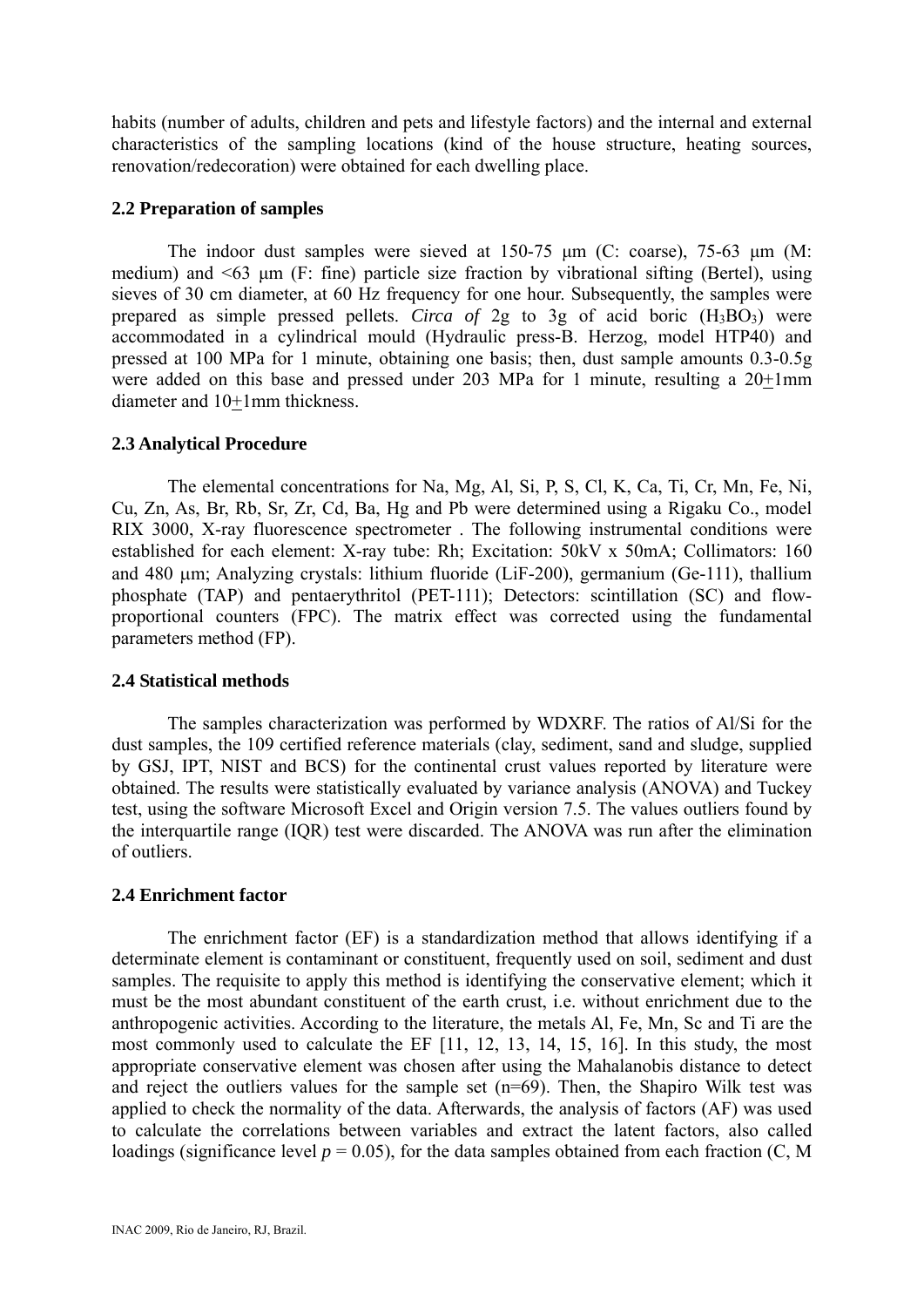and F). The ratio between the concentration of the element present in the sample and the element conservative was calculated. The same calculation for the concentrations of continental crust elements was performed.

The EF was obtained by the quotient between the ratios of the samples and continental crust, according to Eq. 1 [12]:

$$
BF = \frac{\left(\frac{BIS}{AI}\right) sample}{\left(\frac{BIS}{AI}\right) background}}\tag{1}
$$

In which,

 $Me<sub>amostra</sub>$  = element concentration in the sample (fractions C, M and F);

 $M\epsilon_{bawkground}$  = element concentration in the background (continental crust).

The statistical calculations described in this procedure were developed using the software, STATISTICA version 8.

#### **2.4 Multivariate analysis**

The cluster analysis (CA) is a multivariate statistical method widely used in environmental studies [17, 18]. The hierarchical cluster analysis was performed using the Ward's method and squared Euclidean. The main objective of this analysis was to explore the similarities between the variables within a large data set and identifying the elemental composition qualitatively, characterizing a source or an emission of pollutant. Before, the database was scaled using the normalization standard to facilitate the data interpretation. Statistical calculations were performed by using a data analysis software system STATISTICA, version 6 from StatSoft, Inc.

## **3. RESULTS AND DISCUSSIONS**

#### **3.1 Indoor dust Qualification**

The quantitative analysis results by WDXRF showed Si, Ca, Al, Mg, Fe, S, K, Cl and Na may be considered as the major elements in the three fractions from indoor dust samples. The highest contents of these elements were observed for the fine fraction (F:  $\leq 63$  µm). The highest concentrations were also observed for the minor elements (Ti, Zn, Cu, P, Mn, Pb, Sr, Cr, Ni, Zr, Rb and Br) in the F fraction, as shown in Table 1.

The mathematical procedure used in this study to qualify the indoor dust like soil/sediment following steps: firstly, the ratio Al/Si for concentrations obtained by WDXRF from 69 samples in fractions C, M and F (group A), 109 certificate reference materials (group B) and the continental crust values (group C) were calculated. The statistical tests ANOVA and Tukey to data set were applied, which showed inequality between the means. Then, applied the interquartile range (IQR) test, to measure the data dispersion in group B, which eliminated 25% of lower and higher values (outliers), reducing from 109 to 36. The ANOVA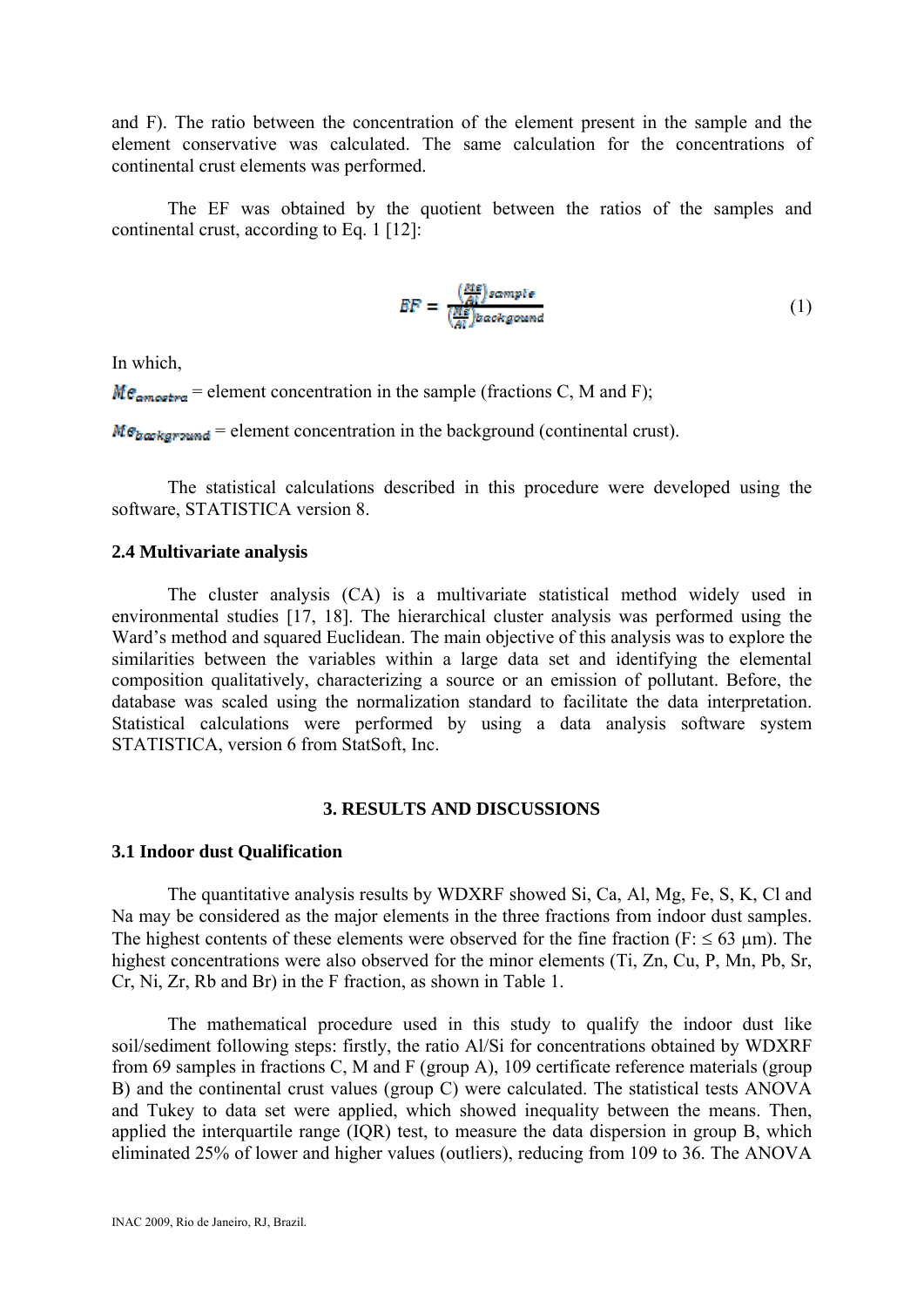test (significance level 0.05) was run again to the new data set (69 samples for the group A and 36 samples for the groups B and C). The results showed that there is no significant deference between the groups. This mathematical procedure was also performed for the three fractions of the dust samples. Therefore the statistical treatment suggested that all samples analyzed presented soil chemical composition.

|                 |                             | <b>Mean</b>                 |                            |                              | <b>Continental</b><br><b>Crust</b> |                |              |              |  |  |  |
|-----------------|-----------------------------|-----------------------------|----------------------------|------------------------------|------------------------------------|----------------|--------------|--------------|--|--|--|
| <b>Elements</b> | $\mathbf C$<br>$\mathbf{M}$ |                             | $\mathbf C$<br>$\mathbf F$ |                              |                                    |                | $\mathbf{M}$ | $\mathbf{F}$ |  |  |  |
|                 | $\mu$ g g <sup>-1</sup> day |                             |                            |                              |                                    |                |              |              |  |  |  |
| LOI             | $56 + 12$                   | $68 + 11$                   | $51 + 10$                  | 36-87                        | 40-94                              | $22 - 74$      | ***          |              |  |  |  |
| Si              | $41 + 133$                  | $19+51$                     | 154+588                    | 2-1094                       | 1-419                              | 3-4918         | 304733       |              |  |  |  |
| Ca              | $34 + 87$                   | $15 + 37$                   | $74 + 150$                 | $1 - 610$                    | $1 - 243$                          | $1 - 1204$     | 29800        |              |  |  |  |
| Al              | $13 + 40$                   | $7 + 17$                    | $49 + 199$                 | $1 - 330$                    | $0.4 - 144$                        | $1 - 1665$     | 78333        |              |  |  |  |
| Mg              | $5 + 13$                    | $3 + 6$                     | $25 + 40$                  | $0.2 - 101$                  | $0.1 - 40$                         | $0.3 - 273$    | 14933        |              |  |  |  |
| Fe              | $11 + 26$                   | $5 + 11$                    | $28 + 86$                  | $1 - 180$                    | $0.4 - 87$                         | $2 - 716$      | 41433        |              |  |  |  |
| ${\bf S}$       | $10+33$                     | $5 + 17$                    | $13 + 22$                  | $1 - 270$                    | $0.3 - 138$                        | $1 - 152$      | ***          |              |  |  |  |
| $\rm K$         | $6 + 14$                    | $3 + 8$                     | $16 + 50$                  | $0.3 - 117$                  | $0.2 - 71$                         | $1-416$        | 19200        |              |  |  |  |
| Cl              | $7 + 8$                     | $3 + 3$                     | $10+13$                    | $0.5 - 43$                   | $0.3 - 17$                         | $0.3 - 75$     | ***          |              |  |  |  |
| Na              | $6+8$                       | $2 + 3$                     | $10+27$                    | $0.1 - 50$                   | $0.3 - 26$                         | $1 - 222$      | 19633        |              |  |  |  |
| Ti              |                             | $2.14+6.14$ $0.91+2.17$     | $4.5 + 14.0$               | $0.18 - 49.7$                | $0.1 - 17$                         | $0.5 - 117$    | 4067         |              |  |  |  |
| Zn              |                             | $0.71+0.87$ $0.41+0.43$     | $1.9 + 2.0$                | $0.06 - 4.9$                 | $0.04 - 3$                         | $0.1 - 11$     | 65           |              |  |  |  |
| Cu              |                             | $0.24+0.36$ $0.18+0.26$     | $1.2 + 2.3$                | $0.01 - 2.1$                 | $0.02 - 1.4$                       | $0.03 - 16$    | 23           |              |  |  |  |
| ${\bf P}$       |                             | $0.91+1.36$ $0.38+0.50$     | $2.0 + 4.7$                | $0.07 - 9.2$                 | $0.04 - 3.8$                       | $0.2 - 36$     | 750          |              |  |  |  |
| Mn              |                             | $0.16+0.42$ $0.09+0.20$     | $0.6 + 1.7$                | $0.01 - 3.4$                 | $0.01 - 1.6$                       | $0.1 - 14$     | 750          |              |  |  |  |
| Pb              |                             | $0.08 + 0.18$ $0.08 + 0.19$ | $0.2 + 0.4$                | $0.0003 - 1.4$ $0.002 - 1.3$ |                                    | $0.01 - 3$     | 14           |              |  |  |  |
| <b>Sr</b>       |                             | $0.08+0.30$ $0.04+0.13$     | $0.2 + 0.5$                | $0.002 - 2.2$                | $0.002 - 1$                        | $0.01 - 4$     | 325          |              |  |  |  |
| Cr              |                             | $0.06+0.07$ $0.05+0.08$     | $0.1 + 0.1$                | $0.001 - 0.4$                | $0.003 - 0.6$                      | $0.02 - 1$     | 85           |              |  |  |  |
| Ni              |                             | $0.06+0.12$ $0.03+0.04$     | $0.1 + 0.2$                | $0.004 - 0.8$                | $0.003 - 0.3$                      | $0.01 - 6$     | 37           |              |  |  |  |
| Zr              |                             | $0.03+0.14$ $0.02+0.09$     | $0.1 + 0.7$                | $0.001 - 1.1$                | $0.0003 - 0.7$ 0.01-6              |                | 204          |              |  |  |  |
| Rb              |                             | $0.01+0.02$ $0.004+0.008$   | $0.03 + 0.07$              | $0.0002 - 0.1$               | $0.0001 - 0.1$ $0.0005 - 0.5$      |                | 90           |              |  |  |  |
| Br              |                             | $0.01+0.02$ $0.01+0.02$     | $0.02 + 0.03$              | $0.0002 - 0.1$ $0.003 - 0.2$ |                                    | $0.0003 - 0.2$ | ***          |              |  |  |  |

**Table 1. Means, range of 69 indoor dust samples in fractions C, M e F and continental crust values** 

**Source:** Crosta Ccontinental [19, 20, 21]. 150-75 μm (**C**: coarse), 75-63 μm (**M**: medium) and <63 μm (**F**: fine) particle size fraction

A control chart to inquire with greater practicality and quickness if a sample has characteristics of soil/sediment was constructed for each fraction, containing the ratios for the 69 samples, 36 certificates reference materials and the continental crust, in the interval  $\mu \pm \sigma$ , μ±2σ; μ±3σ (68%, 95% and 99.7%), according to Figure 1.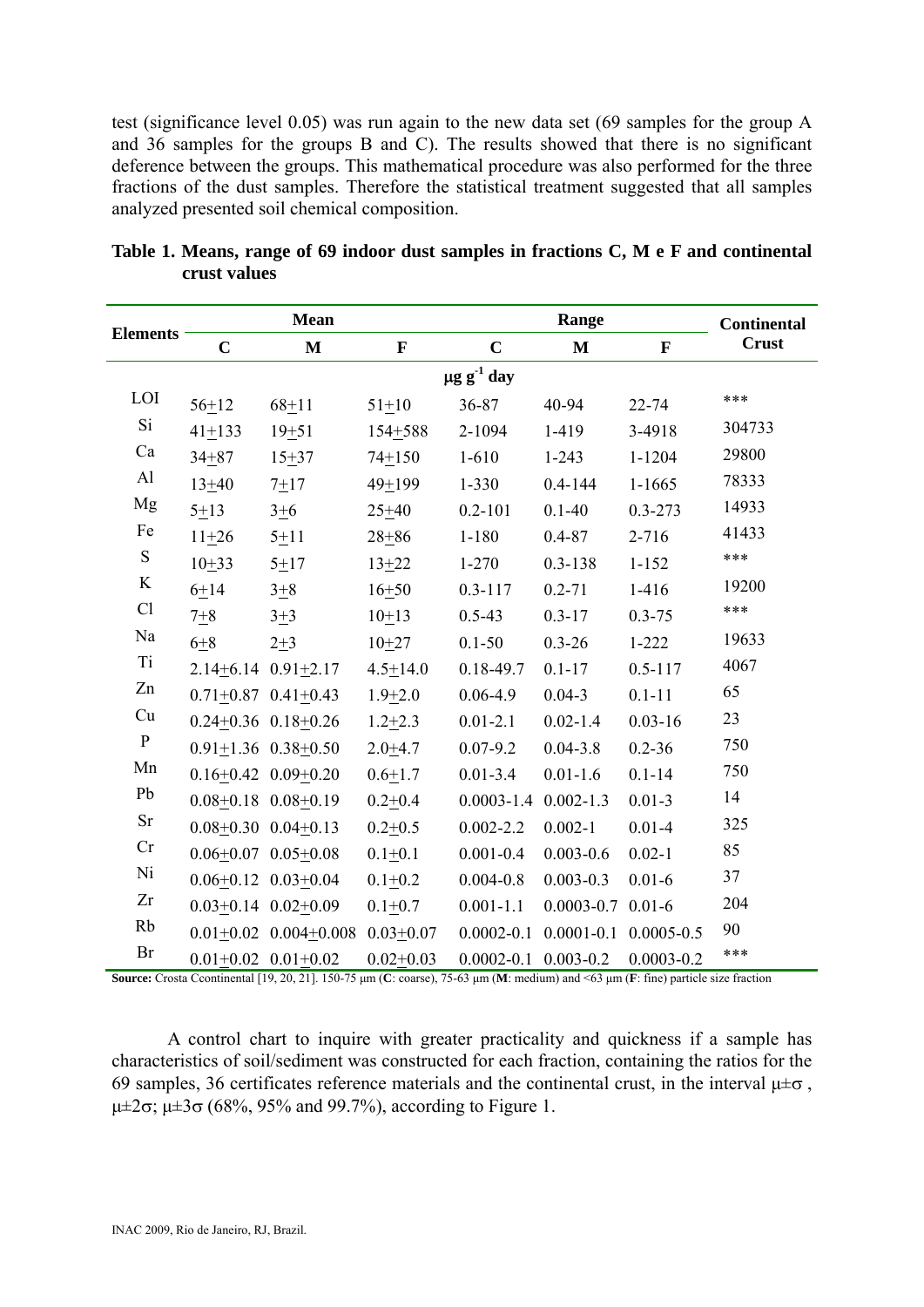

**Figure 1. Control chart of ratios for the fractions C, M and F.**

The materials with composition and characteristics similar to this study and the ratios (Al/Si) in the range  $\mu \pm 3\sigma$  (99.7%) are classified like soil.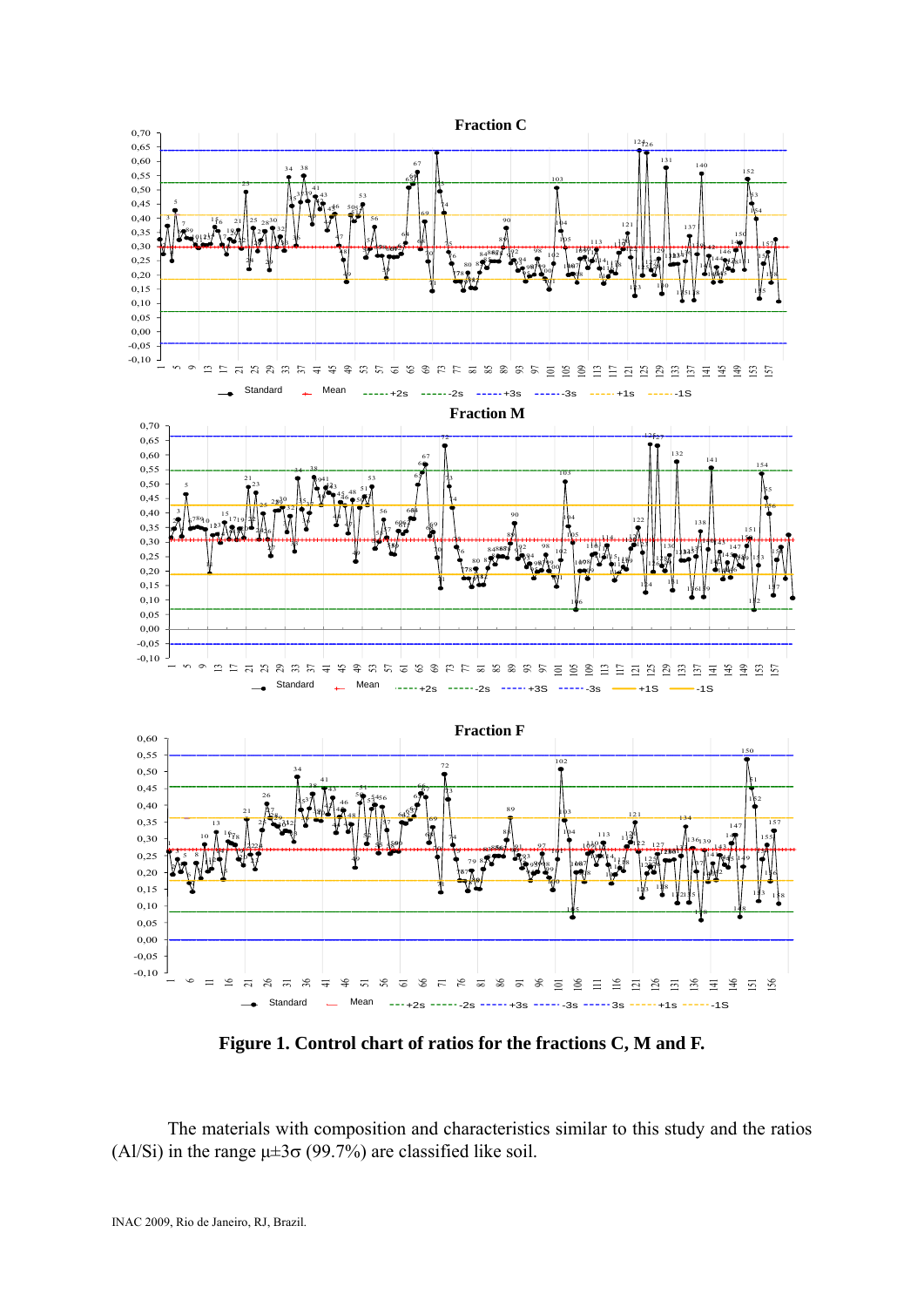## **3.2 Analysis of enrichment factor**

To evaluate if the elements present in the samples were contaminants or constituents the enrichment factor (EF) was calculated. First, it was applied the Mahalanobis test to data set obtained by WDXRF in fractions C, M and F. The outliers values were eliminated, reducing the samples number from n=69 to n=65, 55 and 60, respectively. The Shapiro Wilk 'W test confirmed the hypothesis of normality. Thus, it may apply the statistical test for parametric data. The analysis of factors (AF) was applied to matrix 65, 55 and 60 cases (samples) versus the 22 variables (elemental concentrations determined by WDXRF), for each fraction. The results obtained from EF showed that Al presented the highest correlation with the other constituents. Therefore, this metal may be used as standardized element for the data set. Accordingly, the EF was estimated (Eq 1) for the dust samples analyzed. The Table 2 shows the enrichment factor values and contamination class, reported in the literature [22, 23, 24, 25, 26, 27, 28].

| <b>Enrichment factor (EF)</b> | <b>Contamination class of enrichment</b> |
|-------------------------------|------------------------------------------|
|                               | least                                    |
| $2 - 5$                       | moderate                                 |
| $5 - 20$                      | significant                              |
| $20 - 40$                     | high                                     |
| -40                           | extremely high                           |

**Table 2. Enrichment factor values (EF) and contamination class**

The comparison between the mean of the enrichment factors calculated for samples (WDXRF) and above mentioned values (Table 2) revealed six elements potentially enriched Zn, Cu, P, Cr, Pb and Ni (Table 3). The Zn, Cu and Pb elements were classified as extremely high ( $> 40$ ). The EF of Zn decreases from C to F fraction, on the contrary, the Cu from thin to thick fraction, which demonstrate the fraction F be much more contaminated. In relation to Pb the fraction M keep the higher enrichment value. The other elements P, Cr and Ni are included into the class of significant enrichment and fraction more contaminated is C, decreasing from coarse fraction to fine.

**Table 3. Mean, P-75 and P-95 of the enrichment factor calculated (EF) in fractions C, M and F**

|                 | <b>Enrichment factor (EF)</b> |        |        |                   |           |     |                   |               |      |
|-----------------|-------------------------------|--------|--------|-------------------|-----------|-----|-------------------|---------------|------|
| <b>Elements</b> | <b>Fraction C</b>             |        |        | <b>Fraction M</b> |           |     | <b>Fraction F</b> |               |      |
|                 | <b>Mean</b>                   | $P-75$ | $P-95$ | <b>Mean</b>       | P-75 P-95 |     | <b>Mean</b>       | $P-75$ $P-95$ |      |
| Zn              | 158                           | 134    | 681    | 150               | 128       | 625 | 149               | 114           | 400  |
| Cu              | 149                           | 132    | 309    | 255               | 170       | 875 | 408               | 134           | 1442 |
| p               | 15                            | 14     | 53     | 10                | 10        | 36  | 8                 |               | 23   |
| Cr              | 12                            | 9      | 22     | 12                | 9         | 20  | 6                 | 6             | 10   |
| Pb              | 92                            | 60     | 216    | 112               | 52        | 199 | 42                | 42            | 11   |
| Ni              | 16                            | 18     | 41     | $\sqrt{2}$        |           | 28  | Q                 | Q             | 14   |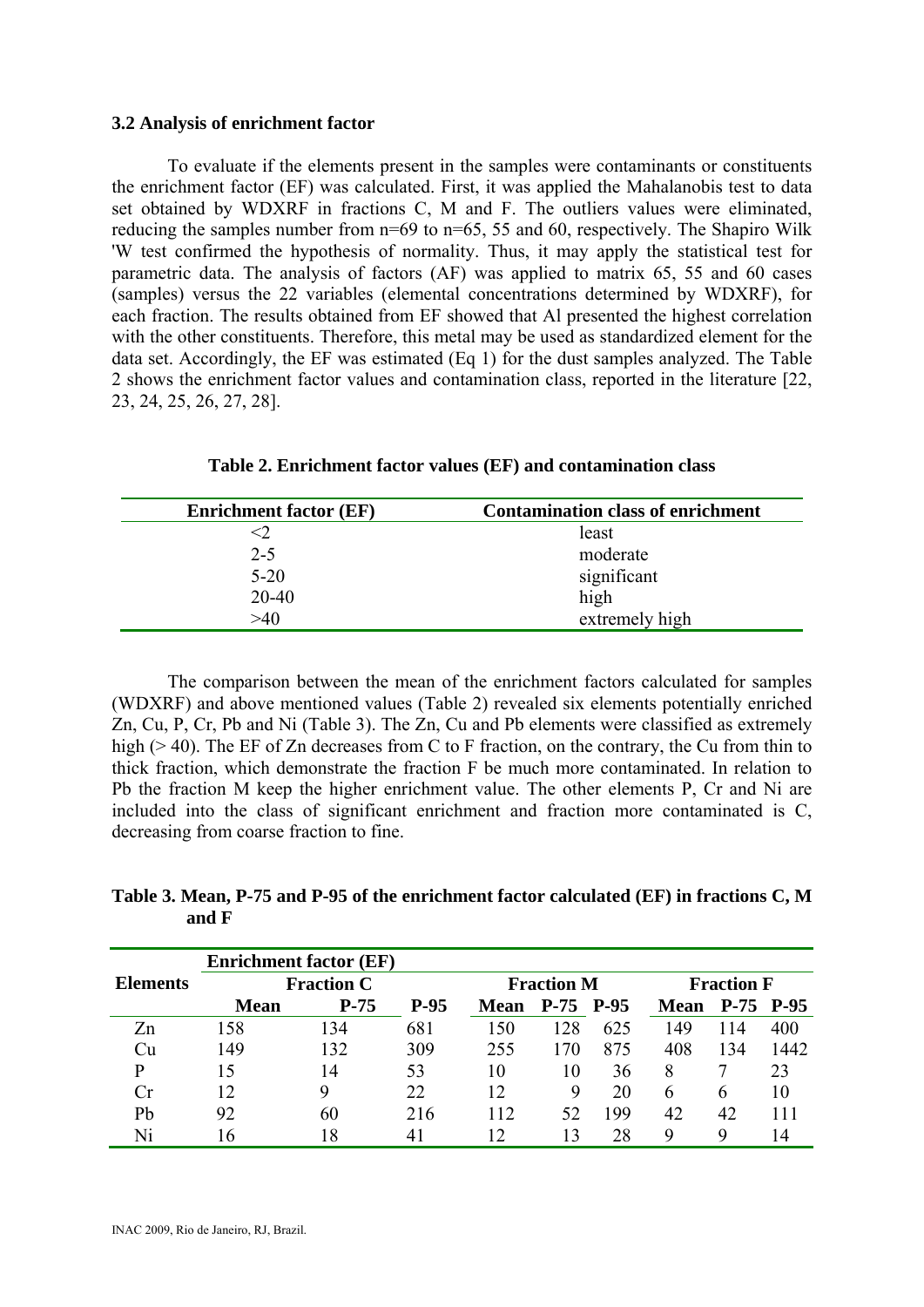# **3.3 Cluster Analysis (CA)**

Cluster analysis of variables to identify the probable anthropogenic and natural sources in the fractions C, M and F was applied, on an extensive database of 23 variables (LOI (loss on ignition), W (weight), Si, Ca, Mg, Al, S, Fe, K, Cl, Na, Zn, Ti, P, Mn, Cu, Sr, Cr, Pb, Zr, Ni, Rb and Br) and 65, 55 and 60 cases (samples), respectively.

The dendogram (Fig. 2) show graphically the results of cluster analysis, which prove a qualitative idea of the association degree between the indoor dust elements (for all fractions. Before the CA, the variables by z-scores mean were standardized and the Euclidean distances for similarity in variables were calculated. A hierarchical cluster using Ward's method with the standardized data set was developed.



**Figure 2. Dendrogram resulting from standardize data, using the Ward's method of hierarchical cluster analysis for the 23 variables and the 65, 55 and 60 samples. Similarities have been calculated from Euclidean distance.** 

Indoor dust of fractions C, M and F two cluster distances was identified G-1 and G-2, subdividing into, G-1A, G-1B, G-2A and G-2B (Fig. 2):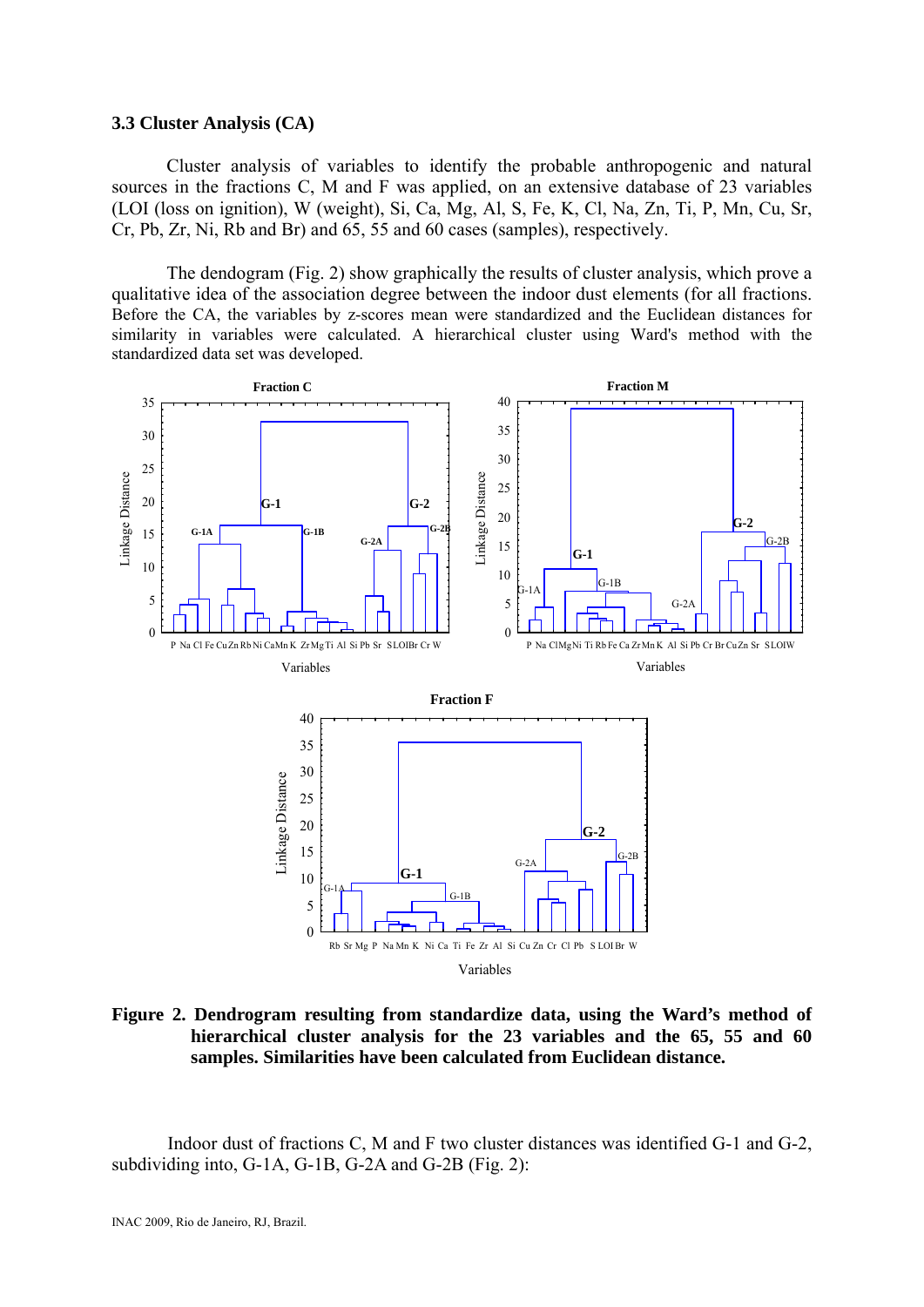# **Fraction C:**

• G-1A: contains P, Na, Cl, Fe, Cu, Zn, Rb, Ni and Ca This group presents elements characteristic of soil, however, strong correlation between Cu and Zn is a sign of contamination, which may have been added to dust by wet or dry deposition. The association between Na and Cl, characterize the maritime influence that crosses the city in afternoon [29];

• G-1B: Mn, K, Zr, Mg, Ti, Al and Si these elements may be of natural origin, once, are constituent parts of the soil chemical composition [30]. Comparing the concentrations (WDXRF) with the background values as well as enrichment factor, there is no anthropogenic interference;

• G-2A: contains Pb, Sr, S and LOI. This association may reflect the contributions of some anthropogenic activities and/or natural. In general, in urban areas, the S is found mainly in the sulphate, ammonium sulphate and ammonium bisulfate forms. One of the formation processes of these particles is by fossil fuels combustion [31, 32]. The Pb per year was used like antiknock additive for gasoline, however, is no longer used by the Brazil since 1989, but its presence may also be due to the past or household products such as insecticides, paints, ceramics, glass, waterproofing, solders and batteries.

• G-2B: Br, Cr and W. The element Cr aggregate to dust may be natural or anthropogenic origin, once; it is used by several industries in the manufacture of porcelain, wooden furniture, electric-electronic components and others.

# **Fraction F:**

• G-1A: contains P, Na and Cl. This association reflects the influence of the sea breeze to dust in indoor environments;

• G-1B: Mg, Ni, Ti, Rb, Fe, Ca, Mn, K, Al and Si This group is typical of the soil composition, which may be transported by the shoes and clothes of occupants from outdoor environments to indoor, as well as the particles deposition brought by air;

• G-2A: contains Pb and Cr. These elements are probably from anthropogenic sources aggregated to dust;

• G-2B: Br, Cu, Zn, Sr, S, and LOI W. The combination of these elements may reflect influences of urban activities and the natural geochemical behavior.

# **Fraction F:**

• G-1A: contains Rb, Sr and Mg. These elements are characteristic of the soil composition;

• G-1B: P, Na, Mn, K, Ni, Ca, Ti, Fe, Zr, Al and Si The combination of these elements may be from natural origin, i. e., soil;

• G-2A: contains Cu, Zn, Cr, Cl, Pb and S. This group of elements reflects the great influence of anthropogenic sources, e.g., particles generated from vehicular traffic. According to Jiries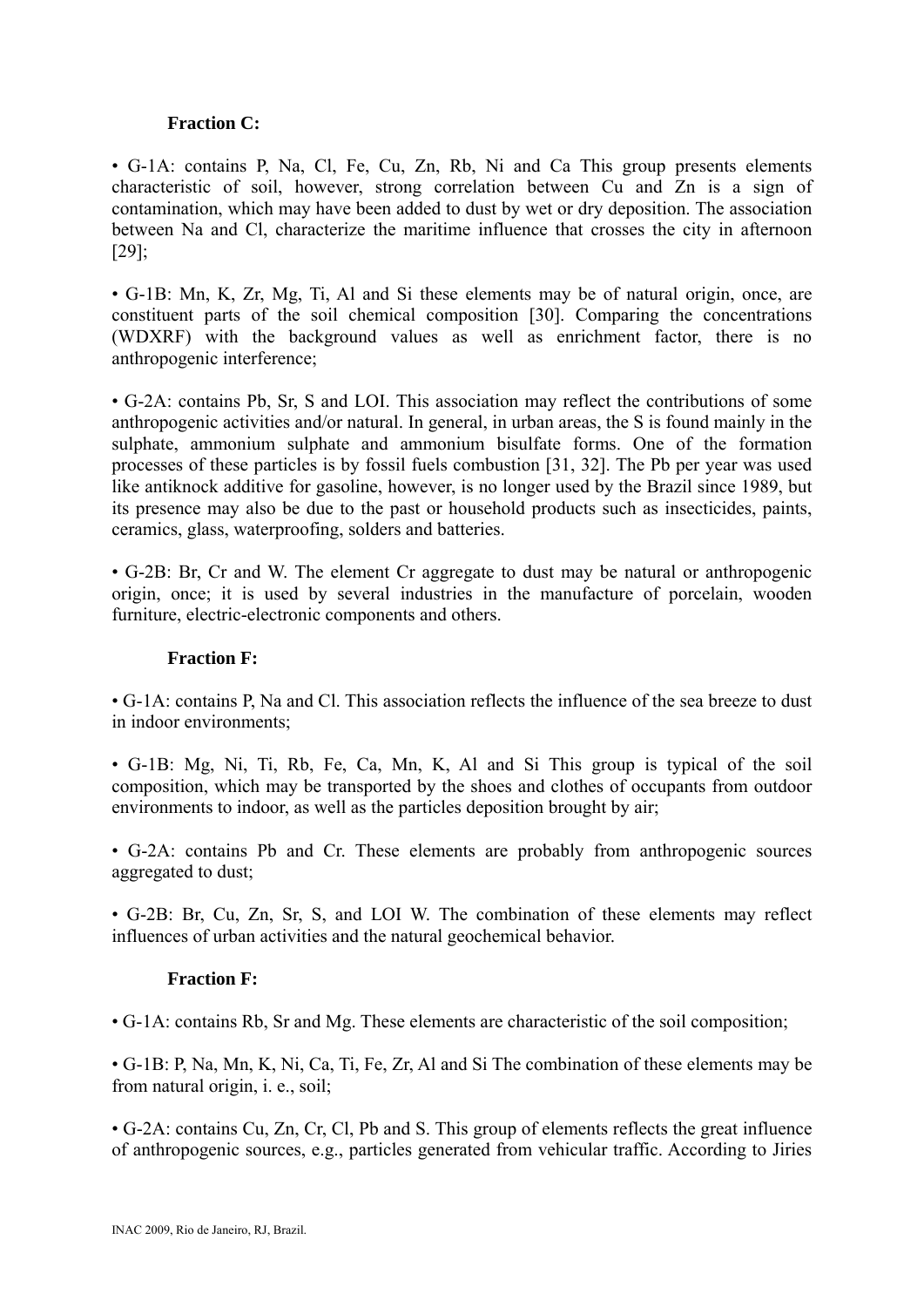et al (2001), the Zn and Cu can be derived from the mechanical wear of vehicles (tire, metal bath, brake lining wear and fuel combustion). Furthermore, the wear of artifacts and/or household objects the basis of plastics, rubber, glass and ceramics may influence in the pollutant enrichment;

• G-2B: LOI, Br and W. The mass and Br are correlated with the concentration of organic matter.

# **3.4 Risk Assessment**

The previous items allowed characterizing the contamination in the domestic environment and its probable chemical contaminants and pollution sources. The human exposure to these contaminants (by inhalation, ingestion or dermal contact) may cause adverse health effects and an especial concern about children. According to terms of consumption by human body weight, children usually ingest higher amounts of metals in comparison with adults. Table 4 are shown the dose of total exposure (sum of all contamination routes) for adults and children with body mass of 60 and 15 kg, respectively, in indoor environment, the tolerable daily intake (TDI) and risk values.

| Contaminants           | Exposure route     |       |                                                                                                                                                              |       |                |       |                     |       |     |        |       |
|------------------------|--------------------|-------|--------------------------------------------------------------------------------------------------------------------------------------------------------------|-------|----------------|-------|---------------------|-------|-----|--------|-------|
|                        | Dermal application |       | Inhalation of particles                                                                                                                                      |       | Soil ingestion |       | Total exposure (TE) |       | TDI | Risk   |       |
|                        | Adult              | Child | Adult                                                                                                                                                        | Child | Adult          | Child | Adult               | Child |     | Adult  | Child |
| $mg \, kg^{-1} \, day$ |                    |       |                                                                                                                                                              |       |                |       |                     |       |     |        |       |
| Ni                     |                    |       | $5.78\ 10^{-07}$ 1.72 $10^{-04}$ 1.35 $10^{-06}$ 5.25 $10^{-06}$ 2.39 $10^{-05}$ 2.43 $10^{-4}$ 2.58 $10^{-05}$ 4.20 $10^{-04}$ 5.00 $10^{-02}$ 0.0006 0.008 |       |                |       |                     |       |     |        |       |
| Zn                     |                    |       | $2.89\,10^{-06}$ $8.60\,10^{-04}$ $2.36\,10^{-06}$ $2.36\,10^{-06}$ $1.19\,10^{-4}$ $1.22\,10^{-3}$ $1.25\,10^{-04}$ $2.08\,10^{-03}$ $1.00$                 |       |                |       |                     |       |     | 0.0001 | 0.002 |
| Cu                     |                    |       | $1.44\ 10^{-06}$ 4.30 $10^{-04}$ 3.37 $10^{-06}$ 2.19 $10^{-06}$ 5.97 $10^{-05}$ 6.08 $10^{-4}$ 6.45 $10^{-05}$ 1.04 $10^{-03}$ 1.40 $10^{-11}$ 0.0004 0.007 |       |                |       |                     |       |     |        |       |
| Pb                     |                    |       | $1.01\ 10^{-06}$ 3.01 $10^{-04}$ 2.36 $10^{-06}$ 1.53 $10^{-06}$ 4.18 $10^{-05}$ 4.25 $10^{-4}$ 4.52 $10^{-05}$ 7.30 $10^{-04}$ 3.60 $10^{-03}$ 0.01         |       |                |       |                     |       |     |        | 0.2   |
| Cr                     |                    |       | $2.02\ 10^{-06}$ 6.02 $10^{-04}$ 4.72 $10^{-06}$ 1.84 $10^{-06}$ 8.36 $10^{-05}$ 8.51 $10^{-4}$ 9.03 $10^{-05}$ 1.45 $10^{-03}$ 5.00 $10^{-03}$ 0.02         |       |                |       |                     |       |     |        | 0.2   |

**Table 4. Dose of total exposure in different scenarios, tolerable daily intake (TDI) and risk values for adults and children (CETESB, 2001)**

Tolerable daily intake (TDI)

 The analysis results by WDXRF (Table 1) compared with the values of total exposure for children in indoor environments showed that Pb and Cr are about 10 and 6 times, respectively and Ni, Zn and Cu 100 times above in the C fraction. The same values are kept in fraction M. Nevertheless, the fraction F values are much higher than reported, about 100 and 10 times for Pb and Cr and 1.000 times for Ni, Zn, and Cu, respectively. The risk values (calculated using the ratio of total exposure by the tolerable daily intake - TDI) showed that the elements Ni, Zn and Cu were 4-950 times higher and Pb and Cr about 1-3 times lower than the WDXRF values. These comparisons confirm the contamination of indoor domestic environments by heavy metals.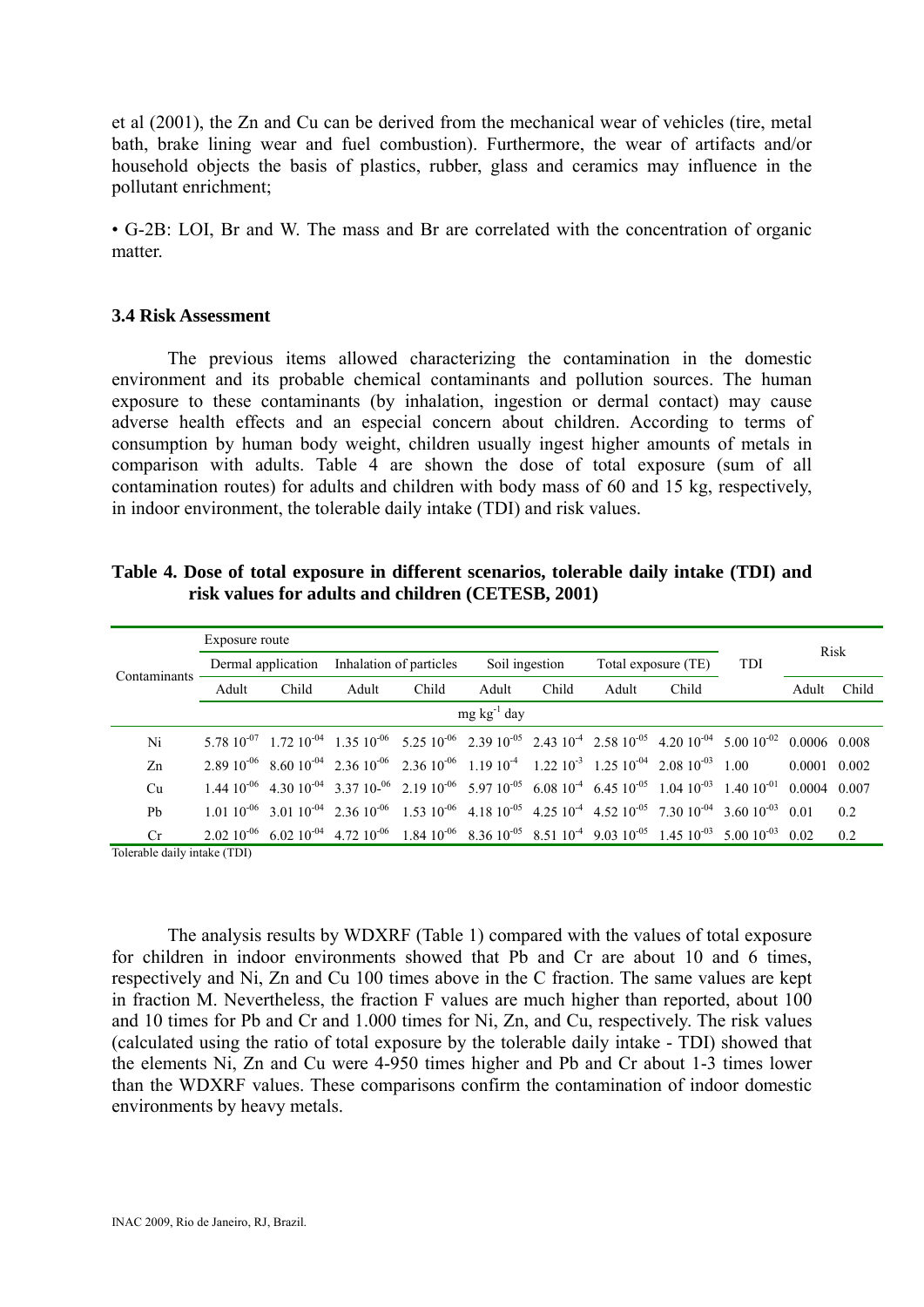The elements such as Zn, Cr, Cr and Ni are considered essential for the growth of all organism types, from bacteria to humans even, but in low concentrations, once the excess can affect several organs, change the process biochemistry, organelles and membranes cellular.

### **4. CONCLUSIONS**

The mathematical procedure applied to the results obtained by WDXRF showed to be adequate to qualify the indoor dust samples like soil/sediment.

The comparison of the enrichment factor results (EF) with the reported in the literature indicated that the samples are found enriched for Zn, Cu, Cr, Pb and Ni. The results showed that anthropogenic sources originated from indoor and outdoor environments. The probable hypotheses for the indoor contamination were the migration of these elements released from artifacts, objects, and in general products and vehicle pieces wear and emission. Another relevant aspect was the significantly elevated concentrations of these elements, since overcome the total exposure and risk values reported by CETESB. These results showed a concern about the human exposure to the elements that are considered potentially toxic.

This work also showed that indoor dust is a suitable material to be used as contamination monitor who allows identifying the anthropogenic sources and the quality of these environments for the human health.

#### **ACKNOWLEDGMENTS**

We are grateful to the IPEN and CAPES for the financial support for this research project.

# **REFERÊNCIAS**

- 1. "CAS. Sociedade Norte-americana de Química," http://www.cas.org/EO/regsys.html#q2 (2007).
- 2. R. J. B. PETERS, Substâncias Químicas Perigosas em Produtos ao Consumidor. *Relatório TNO*. sep. 2003a (R 2003/370).
- 3. PETERS, R. J. B.
- 4. H. LEE, H. B. AWBI, Effect of internal partitioning on indoor air quality of rooms with mixing ventilation - basic study. *Build Environ*, **39(2)**, pp. 27-41 (2004).
- 5. L. S. R. BRICKUS, N. F. R. AQUINO, A qualidade do ar de interiores e a química. *Quím Nova*, **22(1)**, pp. 56-74 (1999).
- 6. U.S. Environmental Protection Agency, Office of Air and Radiation. *Report to Congress on Indoor Air Quality*, Volume II: Assessment and Control of Indoor Air Pollution, pp. I, 4-14. EPA 400-1-89-001C (1989).
- 7. I. TURIEL, C. D. HOLLOWELL, R. MIKSCH R, J. V. RUDY, R. A. YOUNG, M. J. COYE, The effects of reduced ventilation on indoor air quality in an office building. *Atmos Environ*, **17**, pp. 51-64 (1983).
- 8. D. J. PAUSTENBACH, B. L. FINLEY, T. F. LONG, The critical role of house dust understanding the hazards posed by contaminated soils. *Int. J. Toxicol*. **16**, pp. 339-362, (1997).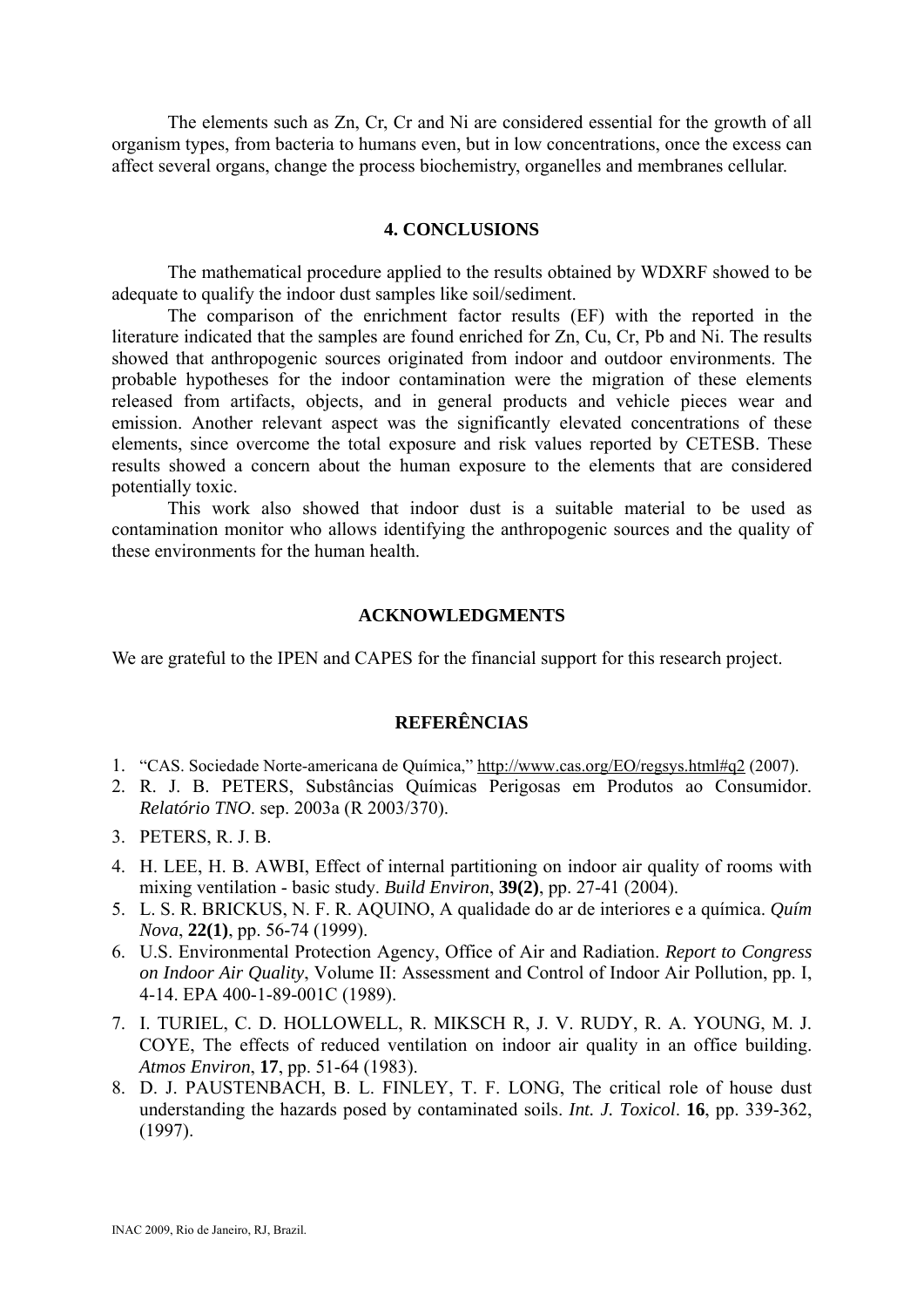- 9. B. MARONI, B. SEIFERT, T. LINDVALL, *Indoor air quality*. Elsevier Science, the NETHERLANDS, (1995).
- 10. "U.S. Environmental Protection Agency", http://www.epa.gov/iris (2005).
- 11. P. QUEVAUVILLER, R. LAVIGNE, L. CORTEZ, Impact of industrial and mine drainage wastes on the heavy metal distribution in the drainage basin and estuary of the Sado River (Portugal). *Environ. Pollut*, **59**, pp. 267–2 86 (1989).
- 12. J. E. FERGUSSON, E. A. FORBES, R. J. SCHROEDER, D. E. RYAN, The elemental composition and sources of house dust and street dust. *Sci. Total Environ*. **50**, pp. 217- 221, (1991).
- 13. C. L. LEE, M. D. FANG, M. T. HSIEH, Characterization and distributing of metals in superficial sediments in southwestern Taiwan. *Mar. Pollut. Bull*, **6**, pp. 464-471 (1998).
- 14. L. HERNANDEZ, A. PROBST, J. L. PROBST, E. ULRICH, Heavy metal distribution in some French forest soils: evidence for atmospheric contamination. *Sci. Total Environ*. **312**, pp. 195-219 (2003).
- 15. V. K. MISHRA, K. H. KIM, C. H. KANG, K. C. CHOI, Wintertime sources and distribution of airborne lead in Korea. *Atmos. Environ*. **38**, n. 17, p. 2653-2664 (2004).
- 16. W. ZHANG, H. FENG, J. CHANG, J. QUI, H. XIE, L. YU, Heavy metal contamination in surface sediments of Yangtze River intertidal zone: an assessment from different indexes. *Environ Pollut*. **xxx**, p. 1-11 (2009).
- 17. MIRANDA J, ANDRADE E, LO´PEZ-SUA´REZ A, LedesmaT R, Cahill A, Wakabayashi PH. A receptor model for atmospheric aerosols from a southwestern site in Mexico City. *Atmos Environ*, **30(20)**, pp. 3471–9 (1996).
- 18. DI´AZ RV, ALDAPE J, FLORES M. Identification of airborne particulate sources, of samples collected in Ticoma´n, Mexico, using PIXE and multivariate analysis. *Nucl Instrum Methods Phys Res*, B Beam Interact Mater Atoms, **189**, pp. 249–53 (2002).
- 19. D. J. SWAINE, *The trace element content of soils*. Exp. Stn. Techn. Commun. Commun Bur. Soils Sci. **48**, pp. 157 (1955).
- 20. S. R. TAYLOR, S. M. MCLENNAN, *The continental crust: its composition and evolution*, Blackwell scientific Publishers, Oxford (1985).
- 21. R. L. RUDNICK, D. M. FOUNTAIN, *Rev. Geophys*, **33**, pp. 267-309 (1995).
- 22. W. SALOMONS, U. FORSTNER, *Metals in the Hydrocycle*, Springer, Berlin, pp. 349 (1984).
- 23. S. A. SINEX, D. A. WRIGHT, Distribution of trace metals in the sediments and biota of Chesapeake Bay, *Marine Pollution Bulletin*, **19**, pp. 425-431 (1988).
- 24. P. L. KLERKS, L. S. LEVINTON, Rapid evolution of metal resistance in a benthic oligochaete inhabiting a metal-polluted site. *Biological Bulletin*, **176**, pp. 135-141 (1989).
- 25. SUTHERLAND, R. A.; TOLOSA, C. A.; TACK F. M. G.; VERLOO, M. G.Characterization of selected element concentrations and enrichment ratios in background and anthropogenically impacted roadside areas. *Environ. Contm. Toxicol*, **38**, pp. 428-438 (2000).
- 26. J. ZHANG, C. L. LIU, Riverine composition and estuarine geochemistry of particulate metals in China-weathering features, anthropogenic impact and chemical fluxes. Estuarine. *Coastal and Shelf Science*. **54**, pp. 1051-1070 (2002).
- 27. K. LOSKA, D. WIECHUŁA, Application of principal component analysis for the estimation of source of heavy metal contamination in surface sediments from the Rybnik Reservoir. *Chemosp*, **51**, pp. 723-733 (2003).
- 28. Y. M. HAN, P. X. DU, J. J CAO, E. S. POSMENTIER, Multivariate analysis of heavy metal contamination in urban dusts of Xi'an, Central China, *Sci. Total Environ*, **355**, pp. 176–186 (2006).